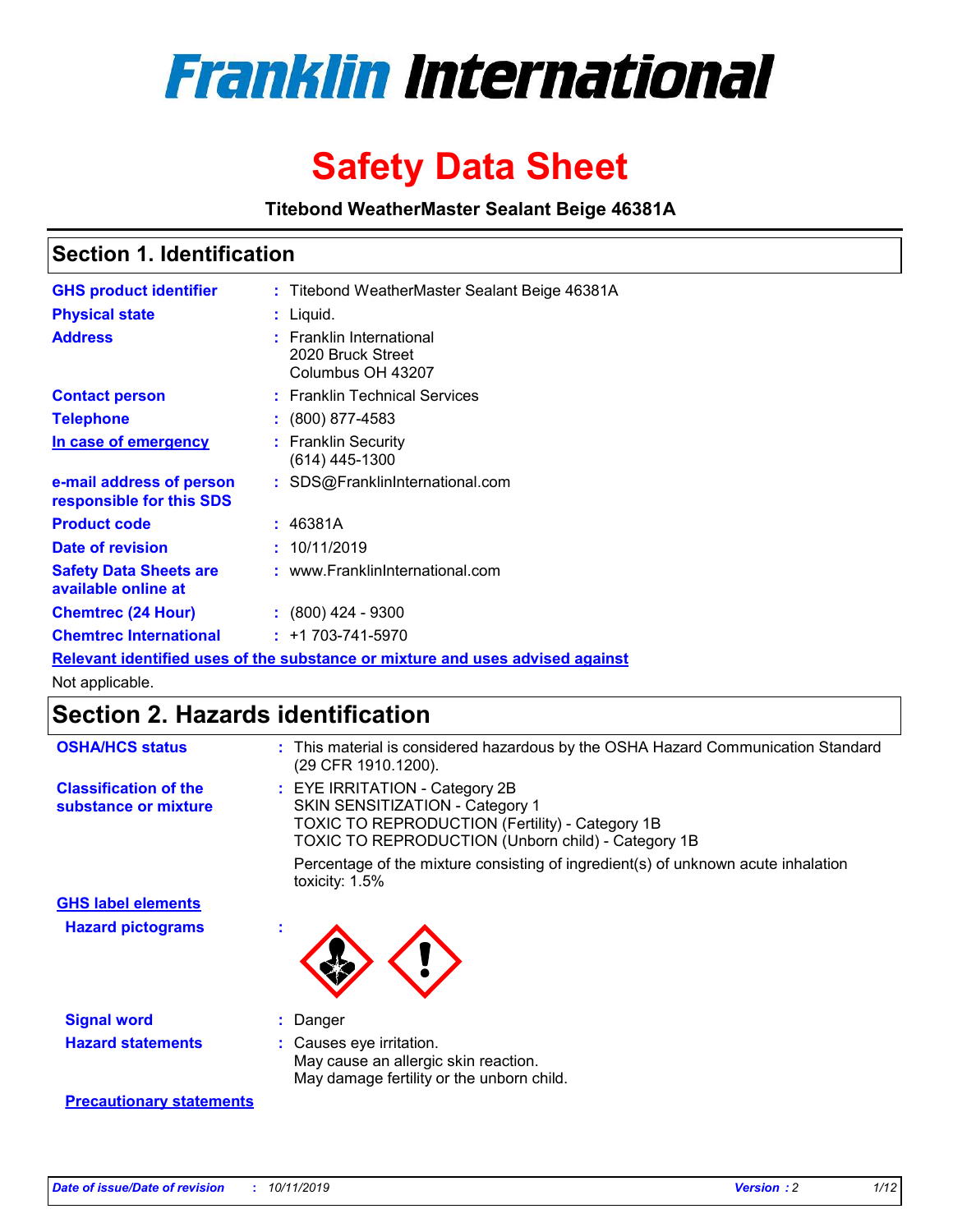### **Section 2. Hazards identification**

| <b>Prevention</b>                          | : Obtain special instructions before use. Do not handle until all safety precautions have<br>been read and understood. Wear protective gloves. Wear eye or face protection.<br>Wear protective clothing. Avoid breathing vapor. Wash hands thoroughly after handling.<br>Contaminated work clothing must not be allowed out of the workplace.                                                        |
|--------------------------------------------|------------------------------------------------------------------------------------------------------------------------------------------------------------------------------------------------------------------------------------------------------------------------------------------------------------------------------------------------------------------------------------------------------|
| <b>Response</b>                            | : IF exposed or concerned: Get medical attention. IF ON SKIN: Wash with plenty of<br>soap and water. Wash contaminated clothing before reuse. If skin irritation or rash<br>occurs: Get medical attention. IF IN EYES: Rinse cautiously with water for several<br>minutes. Remove contact lenses, if present and easy to do. Continue rinsing. If eye<br>irritation persists: Get medical attention. |
| <b>Storage</b>                             | : Store locked up.                                                                                                                                                                                                                                                                                                                                                                                   |
| <b>Disposal</b>                            | : Dispose of contents and container in accordance with all local, regional, national and<br>international regulations.                                                                                                                                                                                                                                                                               |
| <b>Hazards not otherwise</b><br>classified | : Product generates methanol during cure.                                                                                                                                                                                                                                                                                                                                                            |
|                                            |                                                                                                                                                                                                                                                                                                                                                                                                      |

### **Section 3. Composition/information on ingredients**

| <b>Substance/mixture</b><br>Mixture                  |                   |                     |
|------------------------------------------------------|-------------------|---------------------|
| Ingredient name                                      | $\frac{9}{6}$     | <b>CAS number</b>   |
| 3-aminopropyltriethoxysilane<br>Dibutyltin dilaurate | l≤3<br>$\leq 0.3$ | 919-30-2<br>77-58-7 |

Any concentration shown as a range is to protect confidentiality or is due to batch variation.

**There are no additional ingredients present which, within the current knowledge of the supplier and in the concentrations applicable, are classified as hazardous to health or the environment and hence require reporting in this section.**

**Occupational exposure limits, if available, are listed in Section 8.**

### **Section 4. First aid measures**

| <b>Description of necessary first aid measures</b> |                                                                                                                                                                                                                                                                                                                                                                                                                                                                                                                                                                                                                                                                                                                                                                           |  |  |  |
|----------------------------------------------------|---------------------------------------------------------------------------------------------------------------------------------------------------------------------------------------------------------------------------------------------------------------------------------------------------------------------------------------------------------------------------------------------------------------------------------------------------------------------------------------------------------------------------------------------------------------------------------------------------------------------------------------------------------------------------------------------------------------------------------------------------------------------------|--|--|--|
| <b>Eye contact</b>                                 | : Immediately flush eyes with plenty of water, occasionally lifting the upper and lower<br>eyelids. Check for and remove any contact lenses. Continue to rinse for at least 10<br>minutes. If irritation persists, get medical attention.                                                                                                                                                                                                                                                                                                                                                                                                                                                                                                                                 |  |  |  |
| <b>Inhalation</b>                                  | : Remove victim to fresh air and keep at rest in a position comfortable for breathing. If<br>not breathing, if breathing is irregular or if respiratory arrest occurs, provide artificial<br>respiration or oxygen by trained personnel. It may be dangerous to the person providing<br>aid to give mouth-to-mouth resuscitation. Get medical attention. If unconscious, place<br>in recovery position and get medical attention immediately. Maintain an open airway.<br>Loosen tight clothing such as a collar, tie, belt or waistband. In case of inhalation of<br>decomposition products in a fire, symptoms may be delayed. The exposed person may<br>need to be kept under medical surveillance for 48 hours.                                                       |  |  |  |
| <b>Skin contact</b>                                | : Wash with plenty of soap and water. Remove contaminated clothing and shoes. Wash<br>contaminated clothing thoroughly with water before removing it, or wear gloves.<br>Continue to rinse for at least 10 minutes. Get medical attention. In the event of any<br>complaints or symptoms, avoid further exposure. Wash clothing before reuse. Clean<br>shoes thoroughly before reuse.                                                                                                                                                                                                                                                                                                                                                                                     |  |  |  |
| <b>Ingestion</b>                                   | : Wash out mouth with water. Remove dentures if any. Remove victim to fresh air and<br>keep at rest in a position comfortable for breathing. If material has been swallowed and<br>the exposed person is conscious, give small quantities of water to drink. Stop if the<br>exposed person feels sick as vomiting may be dangerous. Do not induce vomiting<br>unless directed to do so by medical personnel. If vomiting occurs, the head should be<br>kept low so that vomit does not enter the lungs. Get medical attention. Never give<br>anything by mouth to an unconscious person. If unconscious, place in recovery position<br>and get medical attention immediately. Maintain an open airway. Loosen tight clothing<br>such as a collar, tie, belt or waistband. |  |  |  |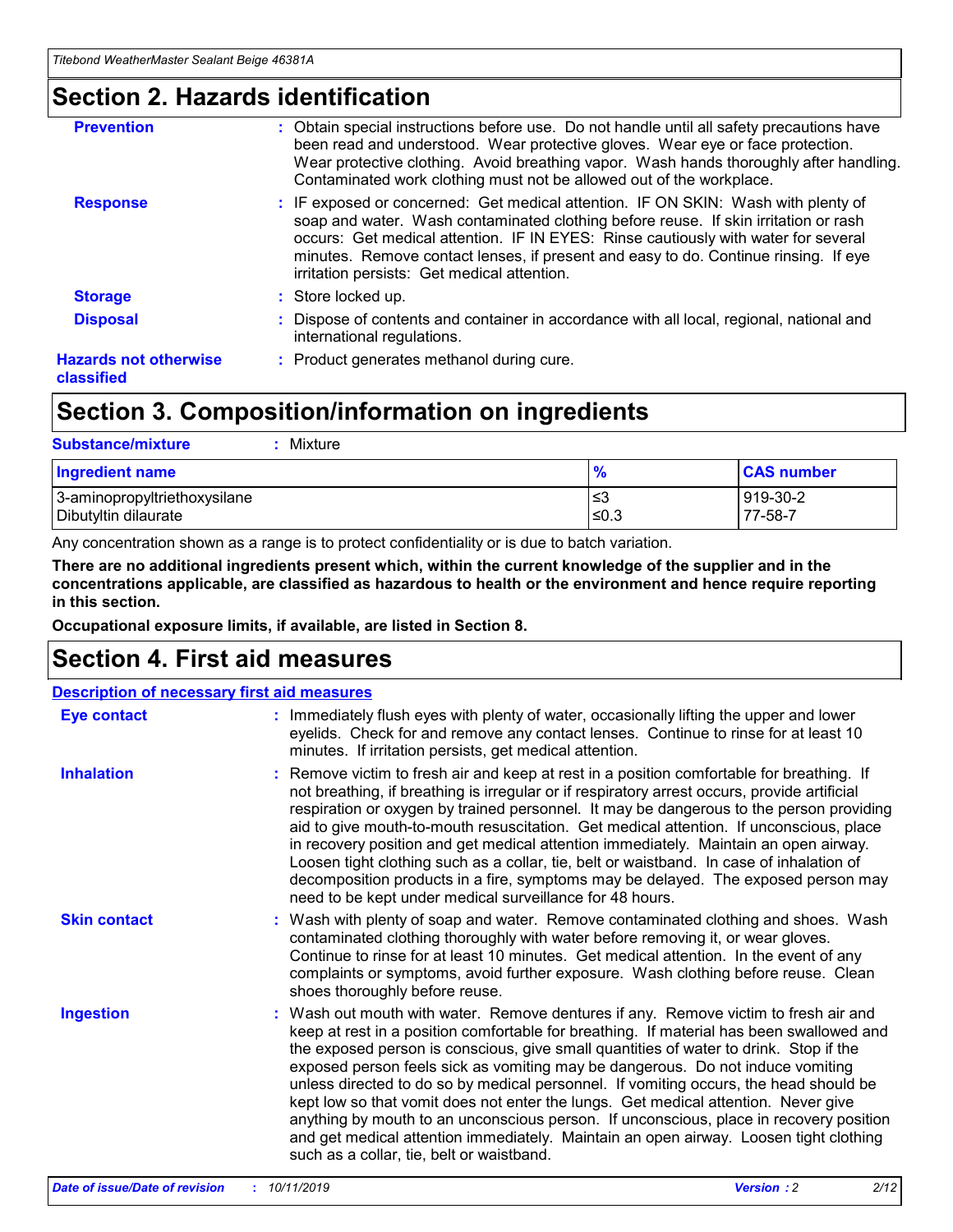## **Section 4. First aid measures**

| Most important symptoms/effects, acute and delayed |  |                                                                                                                                                                                                                                                                                                                                                                                                                 |  |  |
|----------------------------------------------------|--|-----------------------------------------------------------------------------------------------------------------------------------------------------------------------------------------------------------------------------------------------------------------------------------------------------------------------------------------------------------------------------------------------------------------|--|--|
| <b>Potential acute health effects</b>              |  |                                                                                                                                                                                                                                                                                                                                                                                                                 |  |  |
| <b>Eye contact</b>                                 |  | : May cause eye irritation.                                                                                                                                                                                                                                                                                                                                                                                     |  |  |
| <b>Inhalation</b>                                  |  | : No known significant effects or critical hazards.                                                                                                                                                                                                                                                                                                                                                             |  |  |
| <b>Skin contact</b>                                |  | : May cause skin irritation.                                                                                                                                                                                                                                                                                                                                                                                    |  |  |
| <b>Ingestion</b>                                   |  | : No known significant effects or critical hazards.                                                                                                                                                                                                                                                                                                                                                             |  |  |
| Over-exposure signs/symptoms                       |  |                                                                                                                                                                                                                                                                                                                                                                                                                 |  |  |
| <b>Eye contact</b>                                 |  | : Adverse symptoms may include the following:<br>irritation<br>watering<br>redness                                                                                                                                                                                                                                                                                                                              |  |  |
| <b>Inhalation</b>                                  |  | : Adverse symptoms may include the following:<br>reduced fetal weight<br>increase in fetal deaths<br>skeletal malformations                                                                                                                                                                                                                                                                                     |  |  |
| <b>Skin contact</b>                                |  | : Adverse symptoms may include the following:<br>irritation<br>redness<br>reduced fetal weight<br>increase in fetal deaths<br>skeletal malformations                                                                                                                                                                                                                                                            |  |  |
| <b>Ingestion</b>                                   |  | : Adverse symptoms may include the following:<br>reduced fetal weight<br>increase in fetal deaths<br>skeletal malformations                                                                                                                                                                                                                                                                                     |  |  |
|                                                    |  | <b>Indication of immediate medical attention and special treatment needed, if necessary</b>                                                                                                                                                                                                                                                                                                                     |  |  |
| <b>Notes to physician</b>                          |  | : In case of inhalation of decomposition products in a fire, symptoms may be delayed.<br>The exposed person may need to be kept under medical surveillance for 48 hours.                                                                                                                                                                                                                                        |  |  |
| <b>Specific treatments</b>                         |  | : No specific treatment.                                                                                                                                                                                                                                                                                                                                                                                        |  |  |
| <b>Protection of first-aiders</b>                  |  | : No action shall be taken involving any personal risk or without suitable training. If it is<br>suspected that fumes are still present, the rescuer should wear an appropriate mask or<br>self-contained breathing apparatus. It may be dangerous to the person providing aid to<br>give mouth-to-mouth resuscitation. Wash contaminated clothing thoroughly with water<br>before removing it, or wear gloves. |  |  |

**See toxicological information (Section 11)**

### **Section 5. Fire-fighting measures**

| <b>Extinguishing media</b>                             |                                                                                                                                                                                                     |
|--------------------------------------------------------|-----------------------------------------------------------------------------------------------------------------------------------------------------------------------------------------------------|
| <b>Suitable extinguishing</b><br>media                 | : Use an extinguishing agent suitable for the surrounding fire.                                                                                                                                     |
| <b>Unsuitable extinguishing</b><br>media               | : None known.                                                                                                                                                                                       |
| <b>Specific hazards arising</b><br>from the chemical   | : In a fire or if heated, a pressure increase will occur and the container may burst.                                                                                                               |
| <b>Hazardous thermal</b><br>decomposition products     | : Decomposition products may include the following materials:<br>carbon dioxide<br>carbon monoxide<br>nitrogen oxides<br>metal oxide/oxides                                                         |
| <b>Special protective actions</b><br>for fire-fighters | : Promptly isolate the scene by removing all persons from the vicinity of the incident if<br>there is a fire. No action shall be taken involving any personal risk or without suitable<br>training. |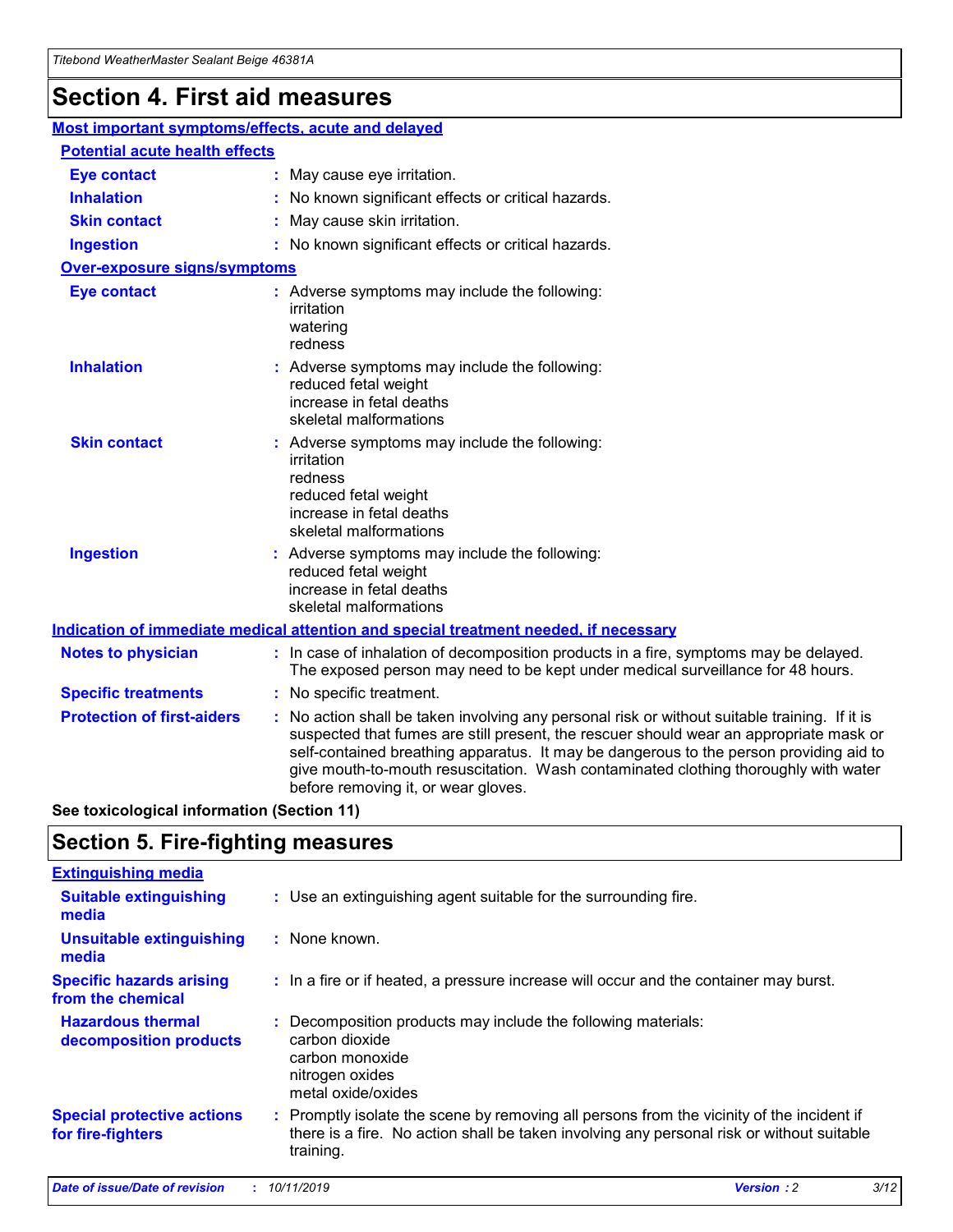### **Section 5. Fire-fighting measures**

**Special protective equipment for fire-fighters** Fire-fighters should wear appropriate protective equipment and self-contained breathing **:** apparatus (SCBA) with a full face-piece operated in positive pressure mode.

### **Section 6. Accidental release measures**

#### **Personal precautions, protective equipment and emergency procedures**

| For non-emergency<br>personnel                               | : No action shall be taken involving any personal risk or without suitable training.<br>Evacuate surrounding areas. Keep unnecessary and unprotected personnel from<br>entering. Do not touch or walk through spilled material. Avoid breathing vapor or mist.<br>Provide adequate ventilation. Wear appropriate respirator when ventilation is<br>inadequate. Put on appropriate personal protective equipment.                                                                                                                                                                                                                                                                                             |
|--------------------------------------------------------------|--------------------------------------------------------------------------------------------------------------------------------------------------------------------------------------------------------------------------------------------------------------------------------------------------------------------------------------------------------------------------------------------------------------------------------------------------------------------------------------------------------------------------------------------------------------------------------------------------------------------------------------------------------------------------------------------------------------|
|                                                              | For emergency responders : If specialized clothing is required to deal with the spillage, take note of any information in<br>Section 8 on suitable and unsuitable materials. See also the information in "For non-<br>emergency personnel".                                                                                                                                                                                                                                                                                                                                                                                                                                                                  |
| <b>Environmental precautions</b>                             | : Avoid dispersal of spilled material and runoff and contact with soil, waterways, drains<br>and sewers. Inform the relevant authorities if the product has caused environmental<br>pollution (sewers, waterways, soil or air).                                                                                                                                                                                                                                                                                                                                                                                                                                                                              |
| <b>Methods and materials for containment and cleaning up</b> |                                                                                                                                                                                                                                                                                                                                                                                                                                                                                                                                                                                                                                                                                                              |
| <b>Small spill</b>                                           | : Stop leak if without risk. Move containers from spill area. Dilute with water and mop up<br>if water-soluble. Alternatively, or if water-insoluble, absorb with an inert dry material and<br>place in an appropriate waste disposal container. Dispose of via a licensed waste<br>disposal contractor.                                                                                                                                                                                                                                                                                                                                                                                                     |
| <b>Large spill</b>                                           | : Stop leak if without risk. Move containers from spill area. Approach release from<br>upwind. Prevent entry into sewers, water courses, basements or confined areas. Wash<br>spillages into an effluent treatment plant or proceed as follows. Contain and collect<br>spillage with non-combustible, absorbent material e.g. sand, earth, vermiculite or<br>diatomaceous earth and place in container for disposal according to local regulations<br>(see Section 13). Dispose of via a licensed waste disposal contractor. Contaminated<br>absorbent material may pose the same hazard as the spilled product. Note: see<br>Section 1 for emergency contact information and Section 13 for waste disposal. |

### **Section 7. Handling and storage**

| <b>Precautions for safe handling</b>                                             |                                                                                                                                                                                                                                                                                                                                                                                                                                                                                                                                                                                                                                                                                                                                                                                                                                                  |
|----------------------------------------------------------------------------------|--------------------------------------------------------------------------------------------------------------------------------------------------------------------------------------------------------------------------------------------------------------------------------------------------------------------------------------------------------------------------------------------------------------------------------------------------------------------------------------------------------------------------------------------------------------------------------------------------------------------------------------------------------------------------------------------------------------------------------------------------------------------------------------------------------------------------------------------------|
| <b>Protective measures</b>                                                       | : Put on appropriate personal protective equipment (see Section 8). Persons with a<br>history of skin sensitization problems should not be employed in any process in which<br>this product is used. Avoid exposure - obtain special instructions before use. Avoid<br>exposure during pregnancy. Do not handle until all safety precautions have been read<br>and understood. Do not get in eyes or on skin or clothing. Do not ingest. Avoid<br>breathing vapor or mist. If during normal use the material presents a respiratory hazard,<br>use only with adequate ventilation or wear appropriate respirator. Keep in the original<br>container or an approved alternative made from a compatible material, kept tightly<br>closed when not in use. Empty containers retain product residue and can be hazardous.<br>Do not reuse container. |
| <b>Advice on general</b><br>occupational hygiene                                 | : Eating, drinking and smoking should be prohibited in areas where this material is<br>handled, stored and processed. Workers should wash hands and face before eating,<br>drinking and smoking. Remove contaminated clothing and protective equipment before<br>entering eating areas. See also Section 8 for additional information on hygiene<br>measures.                                                                                                                                                                                                                                                                                                                                                                                                                                                                                    |
| <b>Conditions for safe storage,</b><br>including any<br><b>incompatibilities</b> | Store between the following temperatures: 0 to $120^{\circ}$ C (32 to $248^{\circ}$ F). Store in<br>accordance with local regulations. Store in original container protected from direct<br>sunlight in a dry, cool and well-ventilated area, away from incompatible materials (see<br>Section 10) and food and drink. Store locked up. Keep container tightly closed and<br>sealed until ready for use. Containers that have been opened must be carefully<br>resealed and kept upright to prevent leakage. Do not store in unlabeled containers.<br>Use appropriate containment to avoid environmental contamination. See Section 10 for<br>incompatible materials before handling or use.                                                                                                                                                     |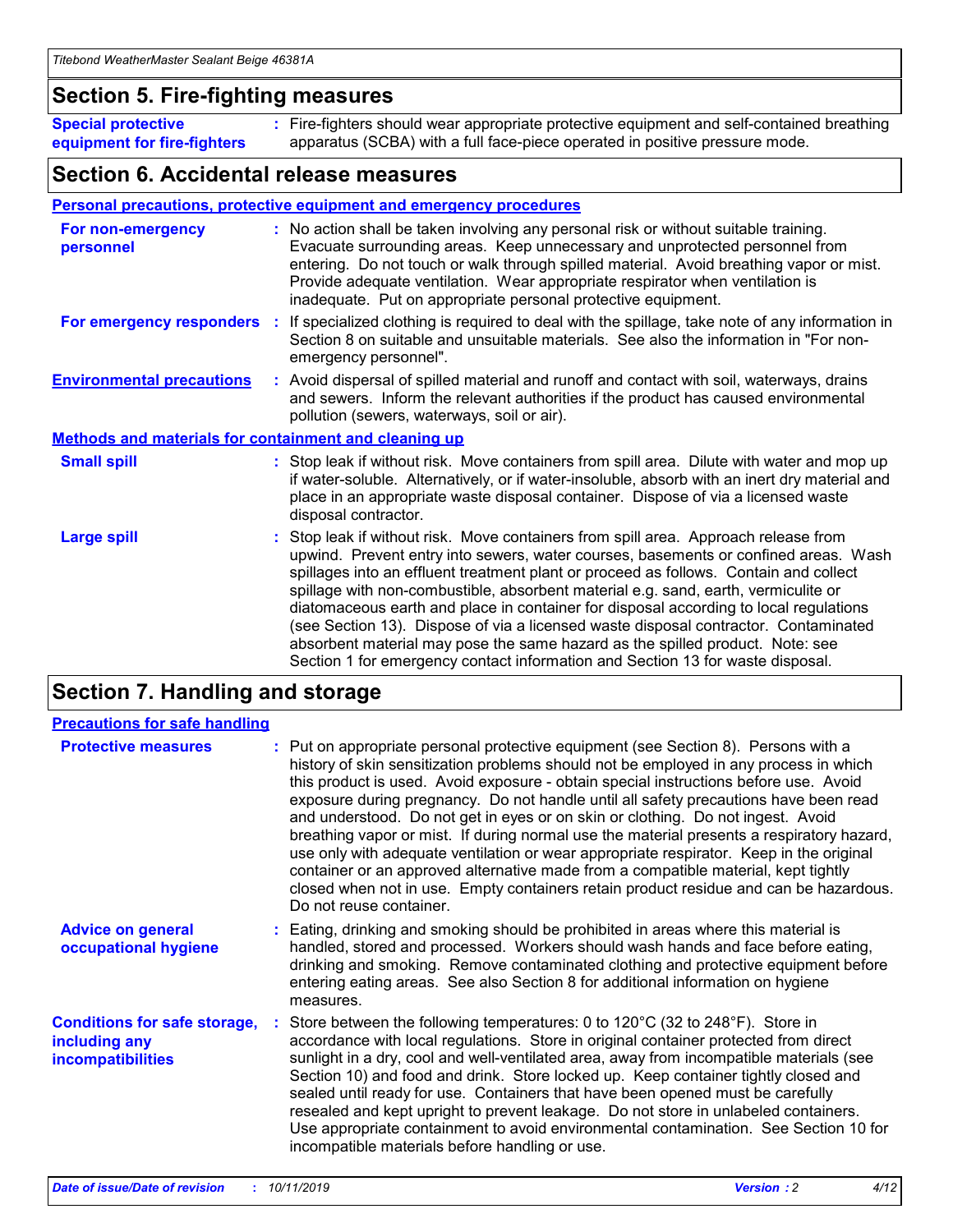## **Section 8. Exposure controls/personal protection**

#### **Control parameters**

#### **Occupational exposure limits**

| <b>Ingredient name</b>                               |    |                                          | <b>Exposure limits</b>                                                                                                                                                                                                                                                                                                                                                                                                                                                                                                                                                                                                 |
|------------------------------------------------------|----|------------------------------------------|------------------------------------------------------------------------------------------------------------------------------------------------------------------------------------------------------------------------------------------------------------------------------------------------------------------------------------------------------------------------------------------------------------------------------------------------------------------------------------------------------------------------------------------------------------------------------------------------------------------------|
| 3-aminopropyltriethoxysilane<br>Dibutyltin dilaurate |    |                                          | None.<br>ACGIH TLV (United States, 3/2019). Absorbed through skin.<br>Notes: as Sn<br>TWA: 0.1 mg/m <sup>3</sup> , (as Sn) 8 hours.<br>STEL: 0.2 mg/m <sup>3</sup> , (as Sn) 15 minutes.<br>NIOSH REL (United States, 10/2016). Absorbed through skin.<br>Notes: as Sn<br>TWA: 0.1 mg/m <sup>3</sup> , (as Sn) 10 hours.<br>OSHA PEL (United States, 5/2018). Notes: as Sn<br>TWA: $0.1 \text{ mg/m}^3$ , (as Sn) 8 hours.<br>OSHA PEL 1989 (United States, 3/1989). Absorbed through skin.<br>Notes: measured as Sn<br>TWA: 0.1 mg/m <sup>3</sup> , (measured as Sn) 8 hours. Form: Organic                           |
| <b>Appropriate engineering</b><br>controls           |    |                                          | : If user operations generate dust, fumes, gas, vapor or mist, use process enclosures,<br>local exhaust ventilation or other engineering controls to keep worker exposure to<br>airborne contaminants below any recommended or statutory limits.                                                                                                                                                                                                                                                                                                                                                                       |
| <b>Environmental exposure</b><br><b>controls</b>     |    |                                          | Emissions from ventilation or work process equipment should be checked to ensure<br>they comply with the requirements of environmental protection legislation. In some<br>cases, fume scrubbers, filters or engineering modifications to the process equipment<br>will be necessary to reduce emissions to acceptable levels.                                                                                                                                                                                                                                                                                          |
| <b>Individual protection measures</b>                |    |                                          |                                                                                                                                                                                                                                                                                                                                                                                                                                                                                                                                                                                                                        |
| <b>Hygiene measures</b>                              |    |                                          | : Wash hands, forearms and face thoroughly after handling chemical products, before<br>eating, smoking and using the lavatory and at the end of the working period.<br>Appropriate techniques should be used to remove potentially contaminated clothing.<br>Contaminated work clothing should not be allowed out of the workplace. Wash<br>contaminated clothing before reusing. Ensure that eyewash stations and safety<br>showers are close to the workstation location.                                                                                                                                            |
| <b>Eye/face protection</b>                           |    |                                          | : Safety eyewear complying with an approved standard should be used when a risk<br>assessment indicates this is necessary to avoid exposure to liquid splashes, mists,<br>gases or dusts. If contact is possible, the following protection should be worn, unless<br>the assessment indicates a higher degree of protection: chemical splash goggles.                                                                                                                                                                                                                                                                  |
| <b>Skin protection</b>                               |    |                                          |                                                                                                                                                                                                                                                                                                                                                                                                                                                                                                                                                                                                                        |
| <b>Hand protection</b>                               |    |                                          | : Chemical-resistant, impervious gloves complying with an approved standard should be<br>worn at all times when handling chemical products if a risk assessment indicates this is<br>necessary. Considering the parameters specified by the glove manufacturer, check<br>during use that the gloves are still retaining their protective properties. It should be<br>noted that the time to breakthrough for any glove material may be different for different<br>glove manufacturers. In the case of mixtures, consisting of several substances, the<br>protection time of the gloves cannot be accurately estimated. |
| <b>Body protection</b>                               |    | handling this product.                   | Personal protective equipment for the body should be selected based on the task being<br>performed and the risks involved and should be approved by a specialist before                                                                                                                                                                                                                                                                                                                                                                                                                                                |
| <b>Other skin protection</b>                         |    | specialist before handling this product. | : Appropriate footwear and any additional skin protection measures should be selected<br>based on the task being performed and the risks involved and should be approved by a                                                                                                                                                                                                                                                                                                                                                                                                                                          |
| <b>Respiratory protection</b>                        | ÷. | aspects of use.                          | Based on the hazard and potential for exposure, select a respirator that meets the<br>appropriate standard or certification. Respirators must be used according to a<br>respiratory protection program to ensure proper fitting, training, and other important                                                                                                                                                                                                                                                                                                                                                         |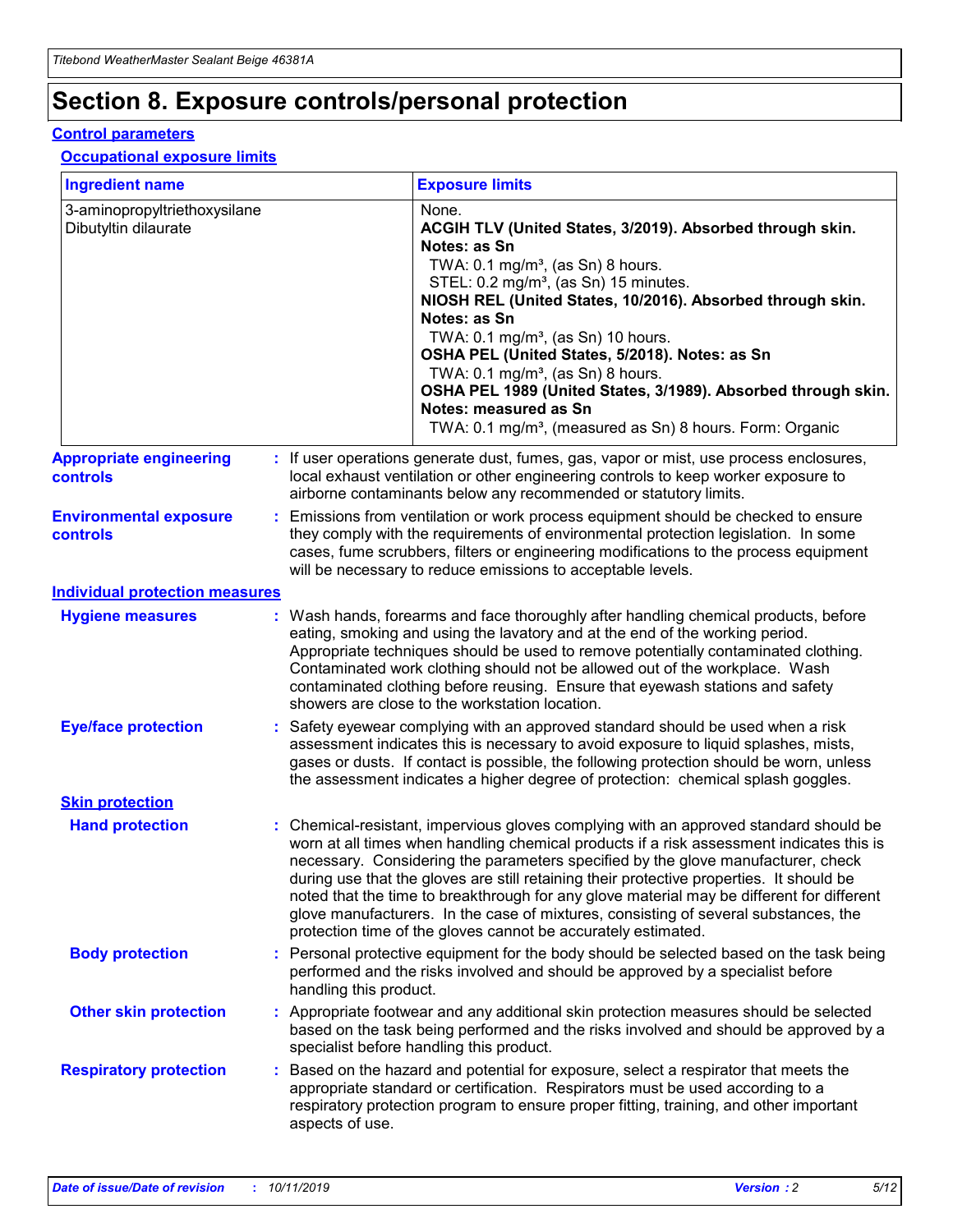### **Section 9. Physical and chemical properties**

#### **Appearance**

| <b>Physical state</b>                             | : Liquid. [Paste.]                                              |
|---------------------------------------------------|-----------------------------------------------------------------|
| Color                                             | Beige.                                                          |
| Odor                                              | None [Slight]                                                   |
| <b>Odor threshold</b>                             | : Not available.                                                |
| рH                                                | : Not applicable.                                               |
| <b>Melting point</b>                              | : Not available.                                                |
| <b>Boiling point</b>                              | : >100°C (>212°F)                                               |
| <b>Flash point</b>                                | : Closed cup: $>200^{\circ}$ C ( $>392^{\circ}$ F) [Setaflash.] |
| <b>Evaporation rate</b>                           | $:$ <1 (butyl acetate = 1)                                      |
| <b>Flammability (solid, gas)</b>                  | : Not available.                                                |
| Lower and upper explosive<br>(flammable) limits   | : Not available.                                                |
| <b>VOC (less water, less</b><br>exempt solvents)  | : 0 g/l                                                         |
| <b>Volatility</b>                                 | $: 0\%$ (w/w)                                                   |
| <b>Vapor density</b>                              | : Not available.                                                |
| <b>Relative density</b>                           | : 1.4329                                                        |
| <b>Solubility</b>                                 | Insoluble in the following materials: cold water and hot water. |
| <b>Solubility in water</b>                        | : Not available.                                                |
| <b>Partition coefficient: n-</b><br>octanol/water | $:$ Not available.                                              |
| <b>Auto-ignition temperature</b>                  | : Not available.                                                |
|                                                   |                                                                 |
| <b>Decomposition temperature</b>                  | : Not available.                                                |

### **Section 10. Stability and reactivity**

| <b>Reactivity</b>                            |    | : No specific test data related to reactivity available for this product or its ingredients.            |
|----------------------------------------------|----|---------------------------------------------------------------------------------------------------------|
| <b>Chemical stability</b>                    |    | : The product is stable.                                                                                |
| <b>Possibility of hazardous</b><br>reactions |    | : Under normal conditions of storage and use, hazardous reactions will not occur.                       |
| <b>Conditions to avoid</b>                   |    | : No specific data.                                                                                     |
| <b>Incompatible materials</b>                | ٠. | No specific data.                                                                                       |
| <b>Hazardous decomposition</b><br>products   | ÷. | Under normal conditions of storage and use, hazardous decomposition products should<br>not be produced. |

### **Section 11. Toxicological information**

### **Information on toxicological effects**

#### **Acute toxicity**

| <b>Product/ingredient name</b> | <b>Result</b>           | <b>Species</b> | <b>Dose</b>                | <b>Exposure</b> |
|--------------------------------|-------------------------|----------------|----------------------------|-----------------|
| 3-aminopropyltriethoxysilane   | <b>ILD50 Dermal</b>     | Rabbit         | 4.29 g/kg                  |                 |
| Dibutyltin dilaurate           | ILD50 Oral<br>LD50 Oral | Rat<br>Rat     | $1.57$ g/kg<br>175 $mg/kg$ |                 |
|                                |                         |                |                            |                 |

**Irritation/Corrosion**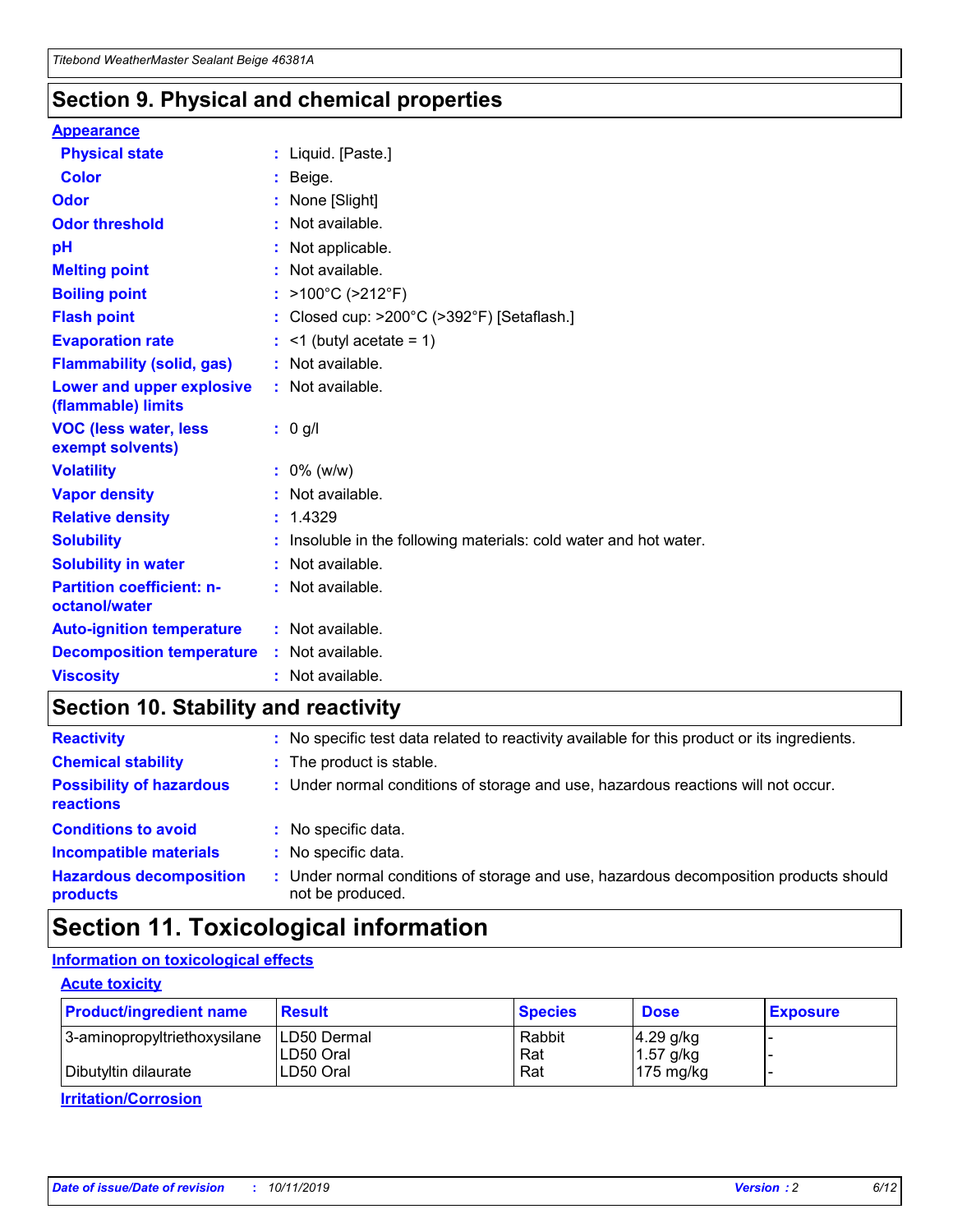## **Section 11. Toxicological information**

| <b>Product/ingredient name</b> | <b>Result</b>            | <b>Species</b> | <b>Score</b> | <b>Exposure</b>           | <b>Observation</b> |
|--------------------------------|--------------------------|----------------|--------------|---------------------------|--------------------|
| 3-aminopropyltriethoxysilane   | Eyes - Mild irritant     | Rabbit         |              | $100$ mg                  |                    |
|                                | Eyes - Severe irritant   | Rabbit         |              | 24 hours 750              |                    |
|                                |                          |                |              | ug                        |                    |
|                                | Skin - Severe irritant   | Rabbit         |              | 24 hours 5                | -                  |
| Dibutyltin dilaurate           | Eyes - Moderate irritant | Rabbit         |              | mg<br><b>24 hours 100</b> |                    |
|                                |                          |                |              | mg                        |                    |
|                                | Skin - Severe irritant   | Rabbit         |              | 500 mg                    | -                  |

### **Sensitization**

Not available.

#### **Mutagenicity**

Not available.

#### **Carcinogenicity**

Not available.

#### **Reproductive toxicity**

Not available.

#### **Teratogenicity**

Not available.

#### **Specific target organ toxicity (single exposure)**

Not available.

#### **Specific target organ toxicity (repeated exposure)**

| <b>Name</b>                                                                  |                                                                            | <b>Category</b>                                     | <b>Route of</b><br>exposure | <b>Target organs</b> |
|------------------------------------------------------------------------------|----------------------------------------------------------------------------|-----------------------------------------------------|-----------------------------|----------------------|
| Dibutyltin dilaurate                                                         |                                                                            | Category 1                                          | -                           | respiratory system   |
| <b>Aspiration hazard</b><br>Not available.                                   |                                                                            |                                                     |                             |                      |
| <b>Information on the likely</b><br>routes of exposure                       | : Not available.                                                           |                                                     |                             |                      |
| <b>Potential acute health effects</b>                                        |                                                                            |                                                     |                             |                      |
| <b>Eye contact</b>                                                           | : May cause eye irritation.                                                |                                                     |                             |                      |
| <b>Inhalation</b>                                                            |                                                                            | : No known significant effects or critical hazards. |                             |                      |
| <b>Skin contact</b>                                                          | : May cause skin irritation.                                               |                                                     |                             |                      |
| <b>Ingestion</b>                                                             |                                                                            | : No known significant effects or critical hazards. |                             |                      |
| Symptoms related to the physical, chemical and toxicological characteristics |                                                                            |                                                     |                             |                      |
| <b>Eye contact</b>                                                           | irritation<br>watering<br>redness                                          | : Adverse symptoms may include the following:       |                             |                      |
| <b>Inhalation</b>                                                            | reduced fetal weight<br>increase in fetal deaths<br>skeletal malformations | : Adverse symptoms may include the following:       |                             |                      |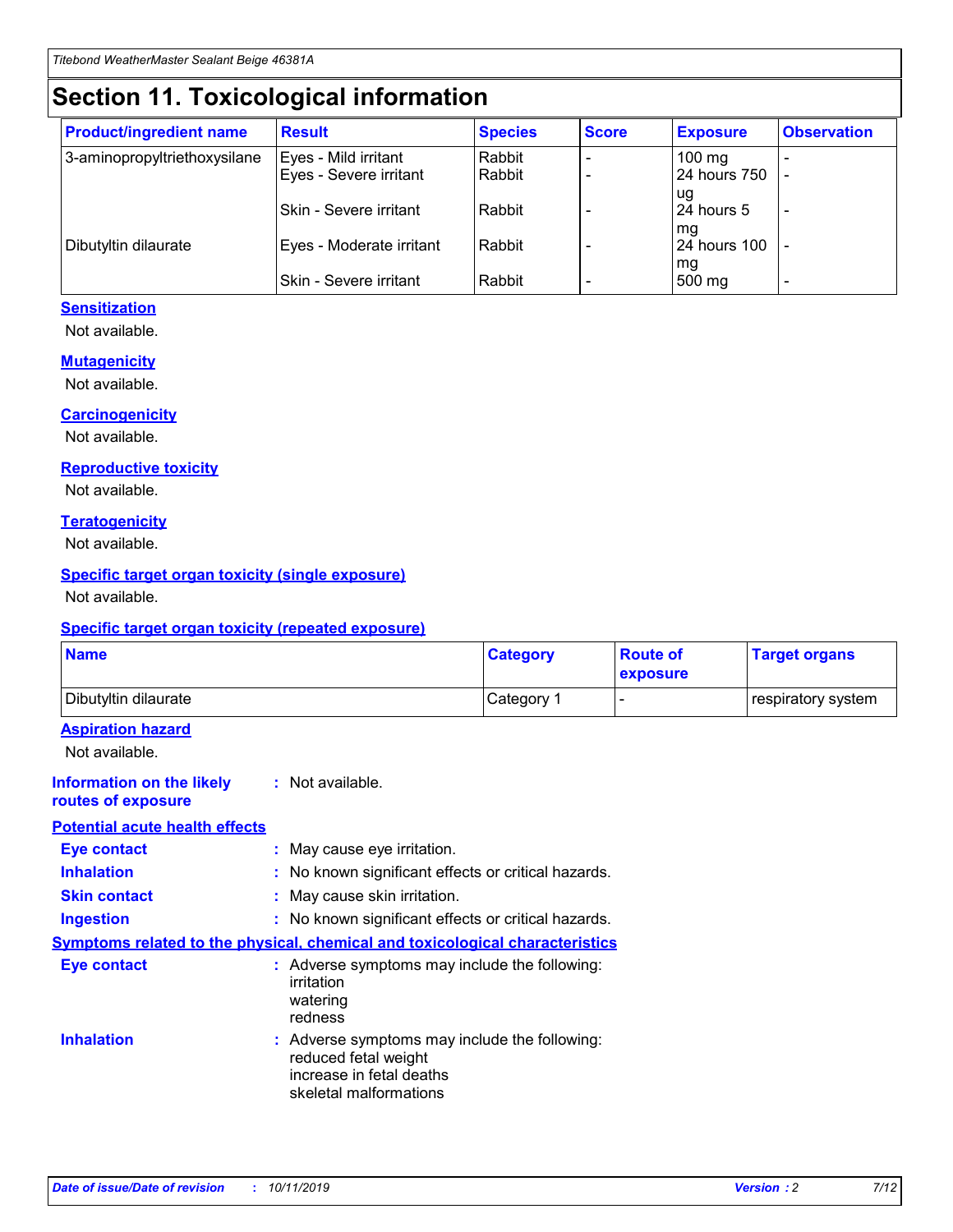## **Section 11. Toxicological information**

| <b>Skin contact</b>                     | : Adverse symptoms may include the following:                                                                               |  |
|-----------------------------------------|-----------------------------------------------------------------------------------------------------------------------------|--|
|                                         | irritation                                                                                                                  |  |
|                                         | redness<br>reduced fetal weight                                                                                             |  |
|                                         | increase in fetal deaths                                                                                                    |  |
|                                         | skeletal malformations                                                                                                      |  |
| <b>Ingestion</b>                        | : Adverse symptoms may include the following:<br>reduced fetal weight<br>increase in fetal deaths<br>skeletal malformations |  |
|                                         | Delayed and immediate effects and also chronic effects from short and long term exposure                                    |  |
| <b>Short term exposure</b>              |                                                                                                                             |  |
| <b>Potential immediate</b><br>effects   | : Not available.                                                                                                            |  |
| <b>Potential delayed effects</b>        | : Not available.                                                                                                            |  |
| <b>Long term exposure</b>               |                                                                                                                             |  |
| <b>Potential immediate</b><br>effects   | : Not available.                                                                                                            |  |
| <b>Potential delayed effects</b>        | : Not available.                                                                                                            |  |
| <b>Potential chronic health effects</b> |                                                                                                                             |  |
| Not available.                          |                                                                                                                             |  |
| <b>General</b>                          | : Once sensitized, a severe allergic reaction may occur when subsequently exposed to<br>very low levels.                    |  |
| <b>Carcinogenicity</b>                  | : No known significant effects or critical hazards.                                                                         |  |
| <b>Mutagenicity</b>                     | : No known significant effects or critical hazards.                                                                         |  |
| <b>Teratogenicity</b>                   | May damage the unborn child.                                                                                                |  |
| <b>Developmental effects</b>            | : No known significant effects or critical hazards.                                                                         |  |
| <b>Fertility effects</b>                | May damage fertility.                                                                                                       |  |
| <b>Numerical measures of toxicity</b>   |                                                                                                                             |  |
| <b>Acute toxicity estimates</b>         |                                                                                                                             |  |
| الملحلة والمستحيط والمسالم              |                                                                                                                             |  |

Not available.

## **Section 12. Ecological information**

#### **Toxicity**

| <b>Product/ingredient name</b> | <b>Result</b>                     | <b>Species</b>                       | <b>Exposure</b> |
|--------------------------------|-----------------------------------|--------------------------------------|-----------------|
| Dibutyltin dilaurate           | Chronic EC10 > 2 mg/l Fresh water | Algae - Scenedesmus<br>I subspicatus | l 96 hours i    |

### **Persistence and degradability**

| <b>Product/ingredient name</b> | <b>Test</b>                                                                    | <b>Result</b>  |                   | <b>Dose</b> | <b>Inoculum</b>         |
|--------------------------------|--------------------------------------------------------------------------------|----------------|-------------------|-------------|-------------------------|
| Dibutyltin dilaurate           | OECD 301F<br>Ready<br>Biodegradability -<br>Manometric<br>Respirometry<br>Test | 23 % - 28 days |                   |             |                         |
| <b>Product/ingredient name</b> | <b>Aquatic half-life</b>                                                       |                | <b>Photolysis</b> |             | <b>Biodegradability</b> |
| Dibutyltin dilaurate           |                                                                                |                |                   |             | Inherent                |

### **Bioaccumulative potential**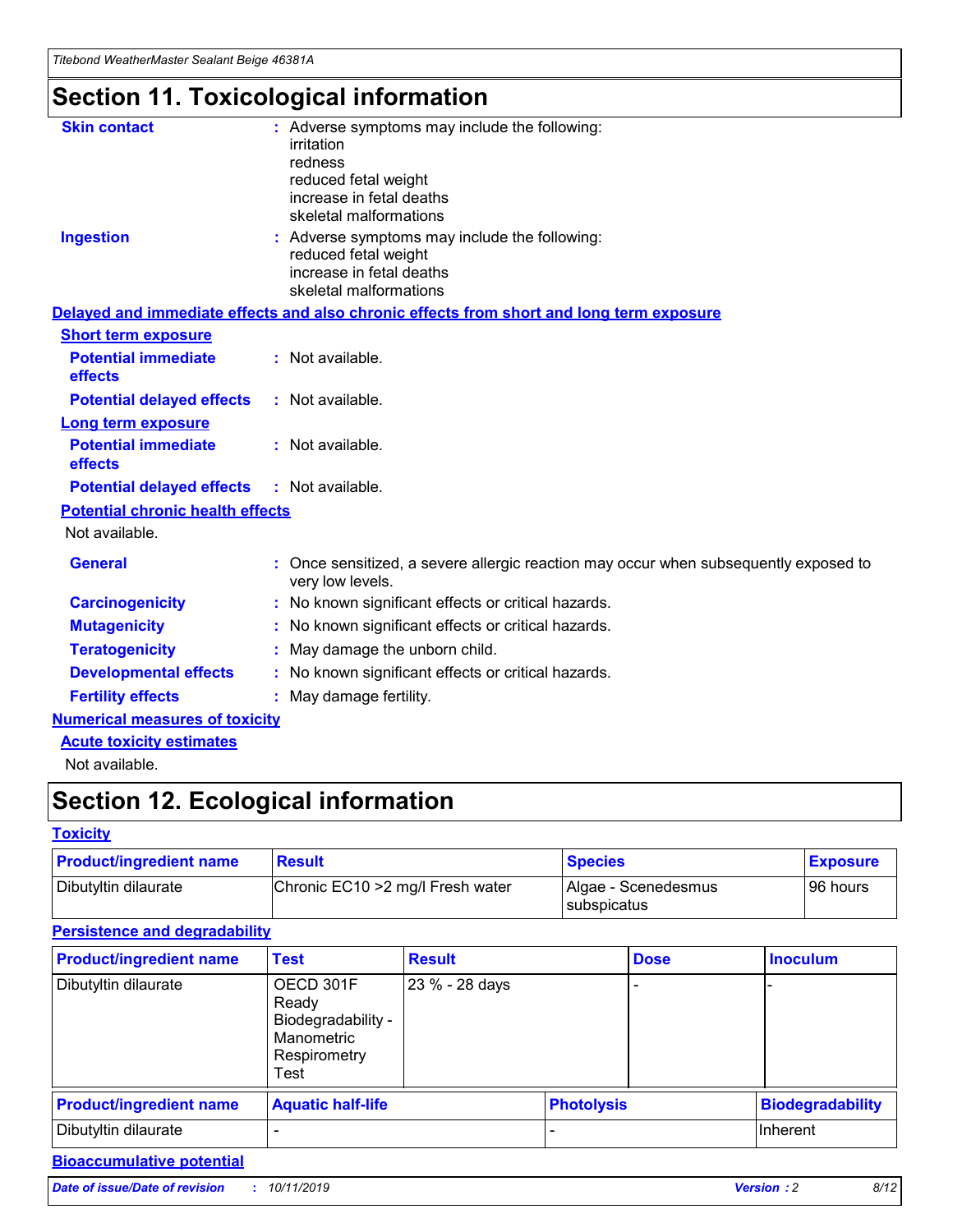## **Section 12. Ecological information**

| <b>Product/ingredient name</b> | $LoaPow$ | <b>BCF</b> | <b>Potential</b> |
|--------------------------------|----------|------------|------------------|
| 3-aminopropyltriethoxysilane   | 1.7      | 3.4        | low              |
| Dibutyltin dilaurate           | 4.44     | 2.91       | low              |

#### **Mobility in soil**

| <b>Soil/water partition</b><br>coefficient (K <sub>oc</sub> ) | : Not available.                                    |
|---------------------------------------------------------------|-----------------------------------------------------|
| <b>Other adverse effects</b>                                  | : No known significant effects or critical hazards. |

### **Section 13. Disposal considerations**

**Disposal methods :**

The generation of waste should be avoided or minimized wherever possible. Disposal of this product, solutions and any by-products should at all times comply with the requirements of environmental protection and waste disposal legislation and any regional local authority requirements. Dispose of surplus and non-recyclable products via a licensed waste disposal contractor. Waste should not be disposed of untreated to the sewer unless fully compliant with the requirements of all authorities with jurisdiction. Waste packaging should be recycled. Incineration or landfill should only be considered when recycling is not feasible. This material and its container must be disposed of in a safe way. Care should be taken when handling emptied containers that have not been cleaned or rinsed out. Empty containers or liners may retain some product residues. Avoid dispersal of spilled material and runoff and contact with soil, waterways, drains and sewers.

## **Section 14. Transport information**

|                                      | <b>DOT</b><br><b>Classification</b> | <b>TDG</b><br><b>Classification</b> | <b>Mexico</b><br><b>Classification</b> | <b>ADR/RID</b> | <b>IMDG</b>              | <b>IATA</b>              |
|--------------------------------------|-------------------------------------|-------------------------------------|----------------------------------------|----------------|--------------------------|--------------------------|
| <b>UN number</b>                     | Not regulated.                      | Not regulated.                      | Not regulated.                         | Not regulated. | Not regulated.           | Not regulated.           |
| <b>UN proper</b><br>shipping name    | $\blacksquare$                      |                                     |                                        |                |                          |                          |
| <b>Transport</b><br>hazard class(es) | $\blacksquare$                      | $\overline{\phantom{a}}$            | $\blacksquare$                         | $\blacksquare$ | $\overline{\phantom{a}}$ | $\overline{\phantom{0}}$ |
| <b>Packing group</b>                 | $\overline{\phantom{a}}$            | $\overline{\phantom{0}}$            | $\overline{\phantom{a}}$               | -              | $\overline{\phantom{0}}$ | $\overline{\phantom{a}}$ |
| <b>Environmental</b><br>hazards      | No.                                 | No.                                 | No.                                    | No.            | No.                      | No.                      |

## **Section 15. Regulatory information**

#### **U.S. Federal regulations**

#### **SARA 302/304**

#### **Composition/information on ingredients**

No products were found.

**SARA 304 RQ :** Not applicable.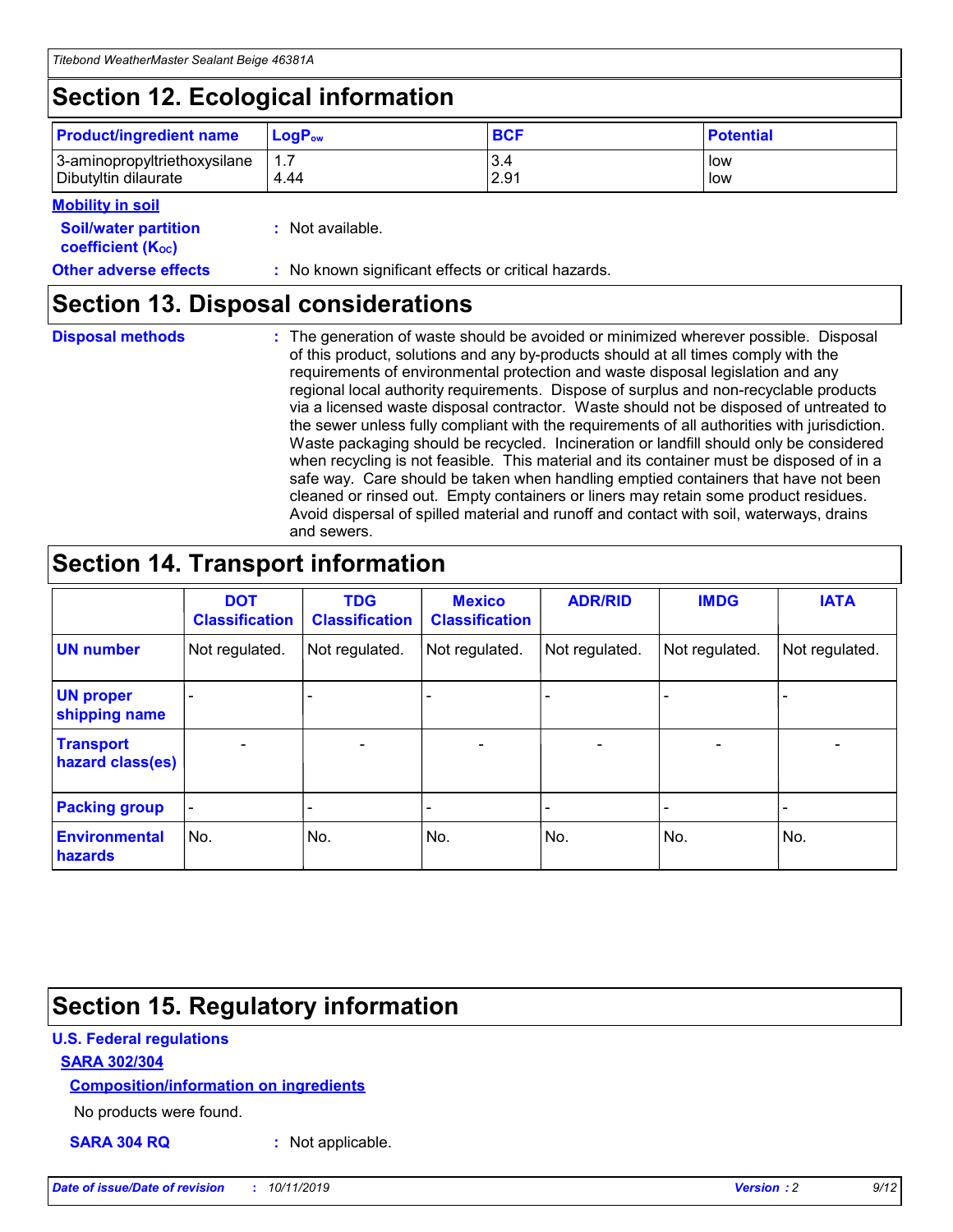### **Section 15. Regulatory information**

#### **SARA 311/312**

**Classification :** EYE IRRITATION - Category 2B SKIN SENSITIZATION - Category 1 TOXIC TO REPRODUCTION (Fertility) - Category 1B TOXIC TO REPRODUCTION (Unborn child) - Category 1B

#### **Composition/information on ingredients**

| <b>Name</b>                  | $\frac{9}{6}$ | <b>Classification</b>                                                                                            |
|------------------------------|---------------|------------------------------------------------------------------------------------------------------------------|
| 3-aminopropyltriethoxysilane | $\leq$ 3      | <b>FLAMMABLE LIQUIDS - Category 4</b><br><b>ACUTE TOXICITY (oral) - Category 4</b>                               |
|                              |               | SKIN IRRITATION - Category 2<br>EYE IRRITATION - Category 2A                                                     |
| Dibutyltin dilaurate         | ≤0.3          | ACUTE TOXICITY (oral) - Category 3<br>SKIN CORROSION - Category 1C                                               |
|                              |               | SERIOUS EYE DAMAGE - Category 1<br>SKIN SENSITIZATION - Category 1<br><b>GERM CELL MUTAGENICITY - Category 2</b> |
|                              |               | TOXIC TO REPRODUCTION (Fertility) - Category 1B<br>TOXIC TO REPRODUCTION (Unborn child) - Category 1B            |
|                              |               | SPECIFIC TARGET ORGAN TOXICITY (REPEATED<br>EXPOSURE) (respiratory system) - Category 1                          |

#### **State regulations**

| <b>Massachusetts</b> | : None of the components are listed. |
|----------------------|--------------------------------------|
| <b>New York</b>      | : None of the components are listed. |
| <b>New Jersey</b>    | : None of the components are listed. |
| <b>Pennsylvania</b>  | : None of the components are listed. |

#### **California Prop. 65**

**A** WARNING: This product can expose you to methanol, which is known to the State of California to cause birth defects or other reproductive harm. For more information go to www.P65Warnings.ca.gov.

| <b>Ingredient name</b> | No significant risk Maximum<br>level | acceptable dosage<br>level |
|------------------------|--------------------------------------|----------------------------|
| methanol               |                                      | Yes.                       |

#### **International regulations**

**Chemical Weapon Convention List Schedules I, II & III Chemicals** Not listed.

#### **Montreal Protocol**

Not listed.

#### **Stockholm Convention on Persistent Organic Pollutants**

Not listed.

### **UNECE Aarhus Protocol on POPs and Heavy Metals**

Not listed.

#### **Inventory list**

### **China :** All components are listed or exempted.

**United States TSCA 8(b) inventory :** All components are active or exempted.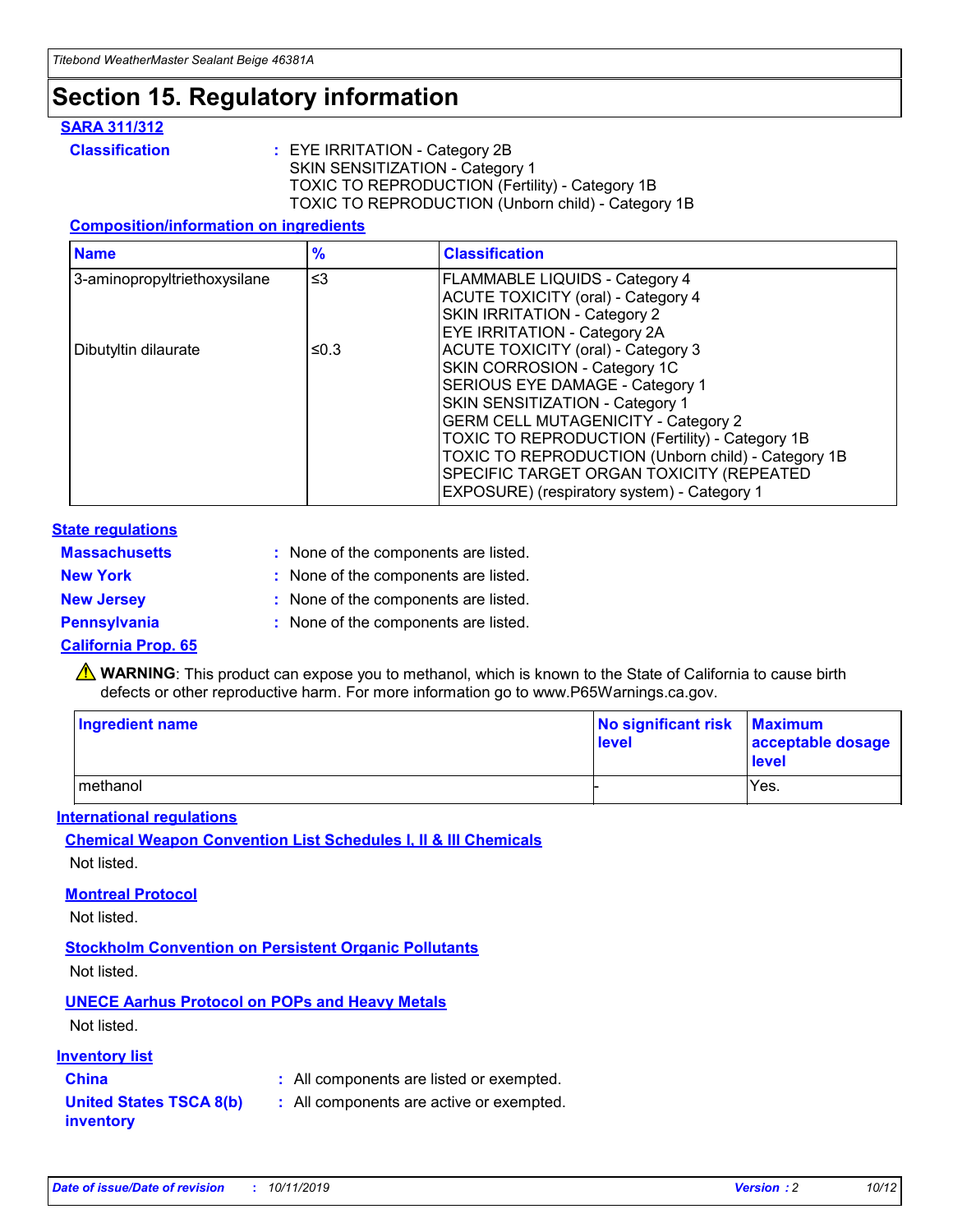## **Section 16. Other information**

**Hazardous Material Information System (U.S.A.)**



**Caution: HMIS® ratings are based on a 0-4 rating scale, with 0 representing minimal hazards or risks, and 4 representing significant hazards or risks. Although HMIS® ratings and the associated label are not required on SDSs or products leaving a facility under 29 CFR 1910.1200, the preparer may choose to provide them. HMIS® ratings are to be used with a fully implemented HMIS® program. HMIS® is a registered trademark and service mark of the American Coatings Association, Inc.**

**The customer is responsible for determining the PPE code for this material. For more information on HMIS® Personal Protective Equipment (PPE) codes, consult the HMIS® Implementation Manual.**

#### **National Fire Protection Association (U.S.A.)**



**Reprinted with permission from NFPA 704-2001, Identification of the Hazards of Materials for Emergency Response Copyright ©1997, National Fire Protection Association, Quincy, MA 02269. This reprinted material is not the complete and official position of the National Fire Protection Association, on the referenced subject which is represented only by the standard in its entirety.**

**Copyright ©2001, National Fire Protection Association, Quincy, MA 02269. This warning system is intended to be interpreted and applied only by properly trained individuals to identify fire, health and reactivity hazards of chemicals. The user is referred to certain limited number of chemicals with recommended classifications in NFPA 49 and NFPA 325, which would be used as a guideline only. Whether the chemicals are classified by NFPA or not, anyone using the 704 systems to classify chemicals does so at their own risk.**

**Procedure used to derive the classification**

| <b>Classification</b>                                                                                                                                                    |                                                                                                                                                                                                           | <b>Justification</b>                                                                                                                                                                                                                                                                                                                                               |  |
|--------------------------------------------------------------------------------------------------------------------------------------------------------------------------|-----------------------------------------------------------------------------------------------------------------------------------------------------------------------------------------------------------|--------------------------------------------------------------------------------------------------------------------------------------------------------------------------------------------------------------------------------------------------------------------------------------------------------------------------------------------------------------------|--|
| EYE IRRITATION - Category 2B<br>SKIN SENSITIZATION - Category 1<br>TOXIC TO REPRODUCTION (Fertility) - Category 1B<br>TOXIC TO REPRODUCTION (Unborn child) - Category 1B |                                                                                                                                                                                                           | Expert judgment<br>Expert judgment<br>Expert judgment<br>Expert judgment                                                                                                                                                                                                                                                                                           |  |
| <b>History</b>                                                                                                                                                           |                                                                                                                                                                                                           |                                                                                                                                                                                                                                                                                                                                                                    |  |
| Date of printing                                                                                                                                                         | : 4/22/2022                                                                                                                                                                                               |                                                                                                                                                                                                                                                                                                                                                                    |  |
| Date of issue/Date of<br>revision                                                                                                                                        | : 10/11/2019                                                                                                                                                                                              |                                                                                                                                                                                                                                                                                                                                                                    |  |
| Date of previous issue                                                                                                                                                   | : 10/16/2020                                                                                                                                                                                              |                                                                                                                                                                                                                                                                                                                                                                    |  |
| <b>Version</b>                                                                                                                                                           | $\therefore$ 2                                                                                                                                                                                            |                                                                                                                                                                                                                                                                                                                                                                    |  |
| <b>Key to abbreviations</b>                                                                                                                                              | $\therefore$ ATE = Acute Toxicity Estimate<br><b>BCF</b> = Bioconcentration Factor<br>IATA = International Air Transport Association<br><b>IBC</b> = Intermediate Bulk Container<br>$UN = United Nations$ | GHS = Globally Harmonized System of Classification and Labelling of Chemicals<br><b>IMDG = International Maritime Dangerous Goods</b><br>LogPow = logarithm of the octanol/water partition coefficient<br>MARPOL = International Convention for the Prevention of Pollution From Ships, 1973<br>as modified by the Protocol of 1978. ("Marpol" = marine pollution) |  |